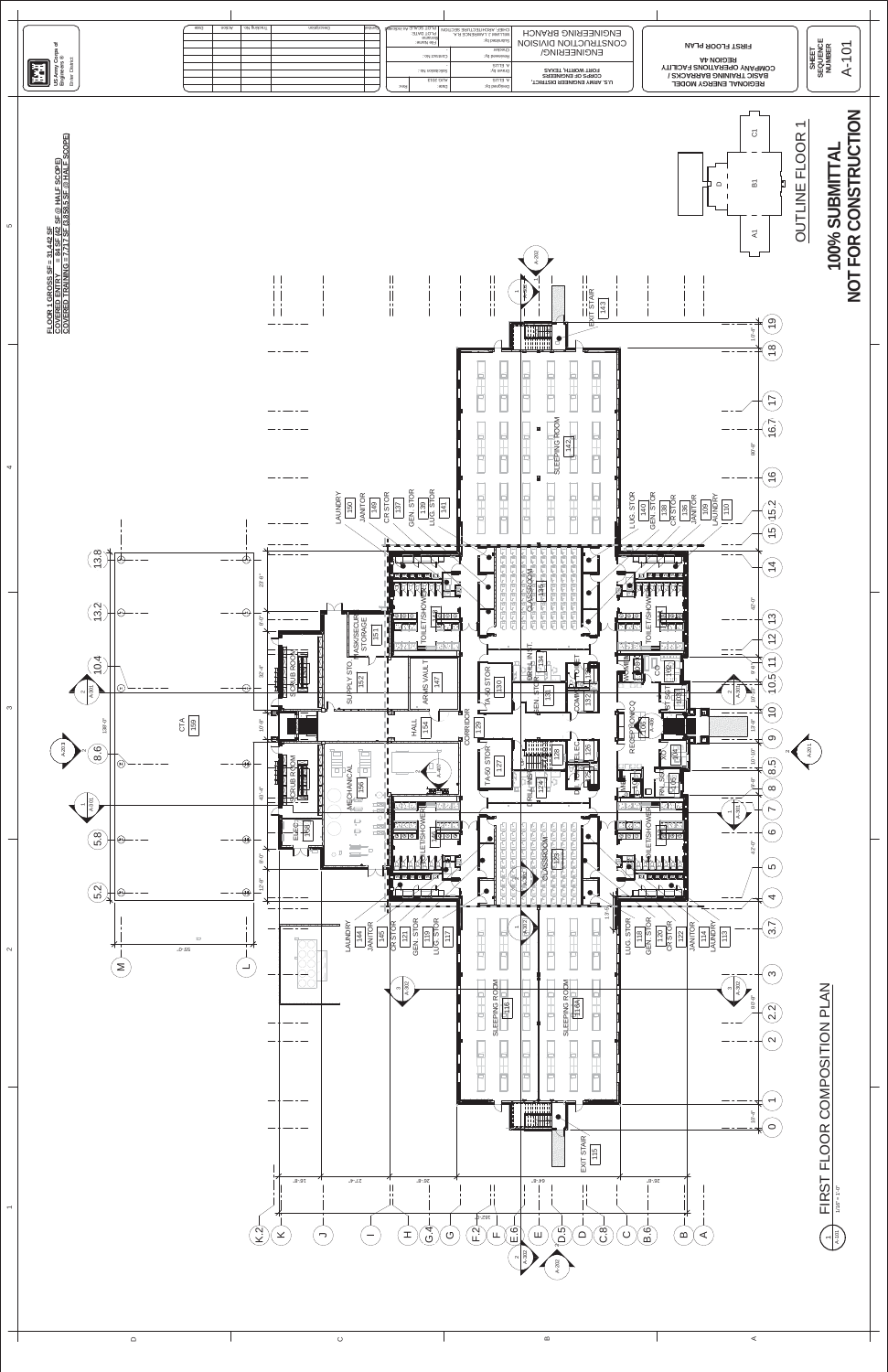

 $\prec$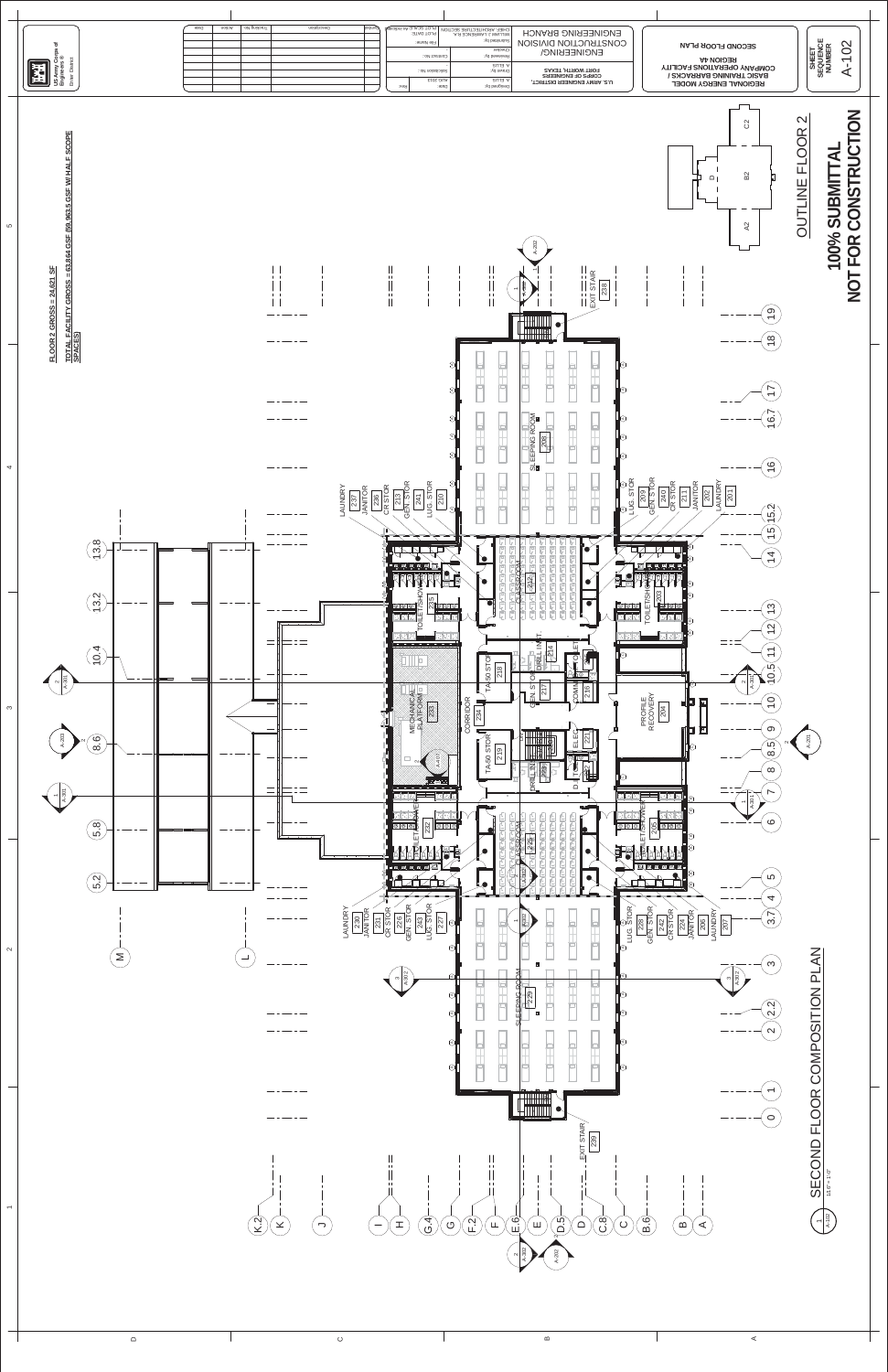## 100% SUBMITTAL<br>NOT FOR CONSTRUCTION **NOT FOR CONSTRUCTION 100% SUBMITTAL**





|            | Action | Tracking No. | Description | PLOT DATE: | File Name:<br>Contract No.:                | , CHIEF, ARCHITECTURE SECTION   PLOT SCALE: 3/32" = 1"<br>WILLIAM J. LAWRENCE R.A.<br>Submitted by:<br>лескег<br>збарьмель ру: | <b>ENCINEEKING BKYNCH</b><br><b>CONSTRUCTION DIVISION</b><br>ENCINEEKINC\      | SUUTH ELEVATIONS<br>REGION 4A                                                                          | $\circ$<br>'#팔의 |  |
|------------|--------|--------------|-------------|------------|--------------------------------------------|--------------------------------------------------------------------------------------------------------------------------------|--------------------------------------------------------------------------------|--------------------------------------------------------------------------------------------------------|-----------------|--|
| IE.<br>1E. |        |              |             |            | : oll noitstioilo?<br>AUG 2013<br>$\Theta$ | SITTE <sup>"</sup><br>rewn p.y.<br>SITTE "<br>:/d bengiseC                                                                     | FORT WORTH, TEXAS<br><b>COKЬS OF ENGINEERS</b><br>U.S. ARMY ENGINEER DISTRICT, | <b>COMPANY OPERATIONS FACILITY</b><br><b>BASIC TRAINING BARRACKS /</b><br><b>REGIONAL ENERGY MODEL</b> | ់¤ំូង<br>ဖာ     |  |

 $\mathfrak{g}$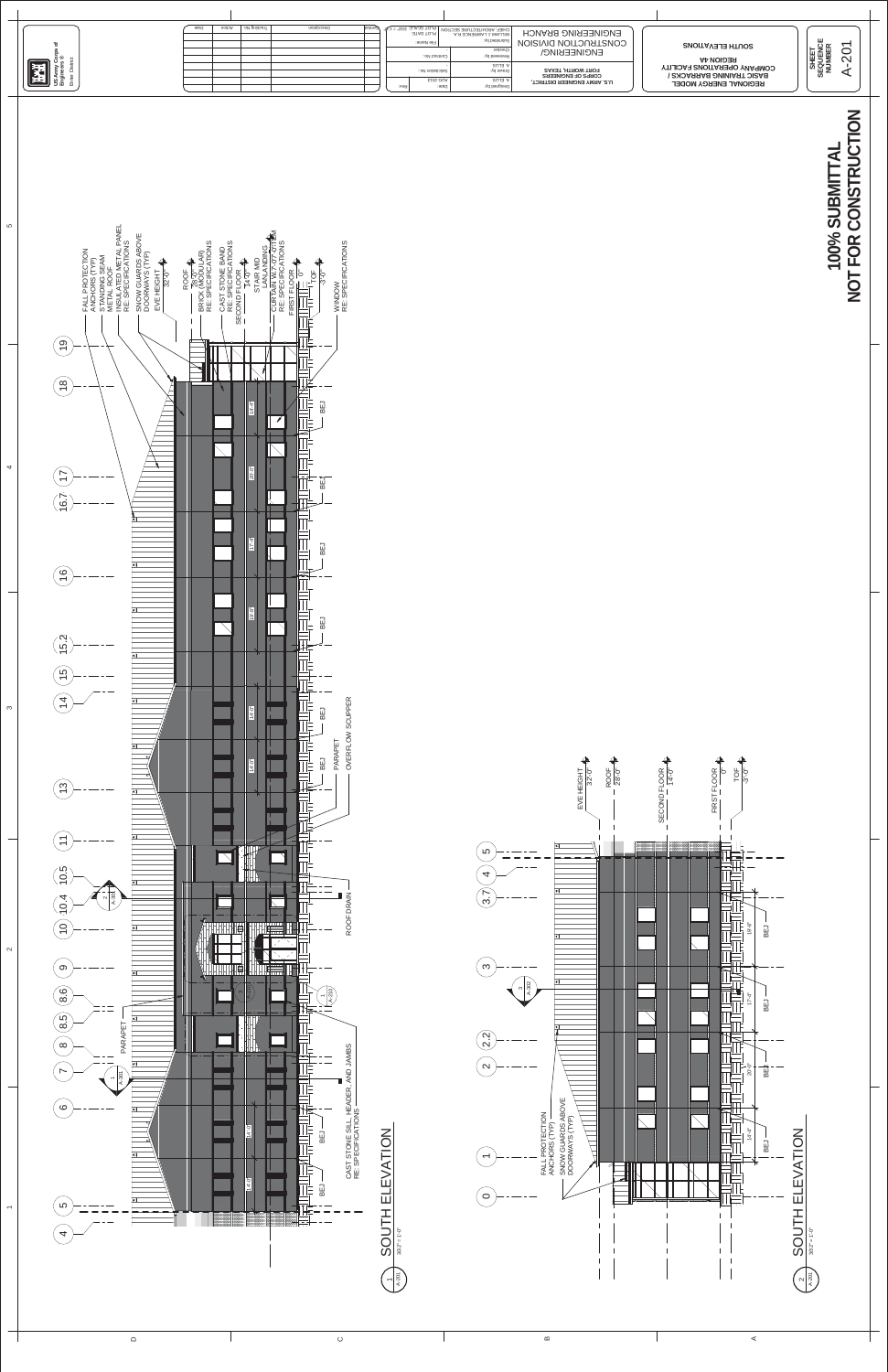

## 100% SUBMITTAL<br>NOT FOR CONSTRUCTION **NOT FOR CONSTRUCTION 100% SUBMITTAL**



 $\hfill \Box$ 

 $\boldsymbol{\omega}$ 

 $\prec$ 

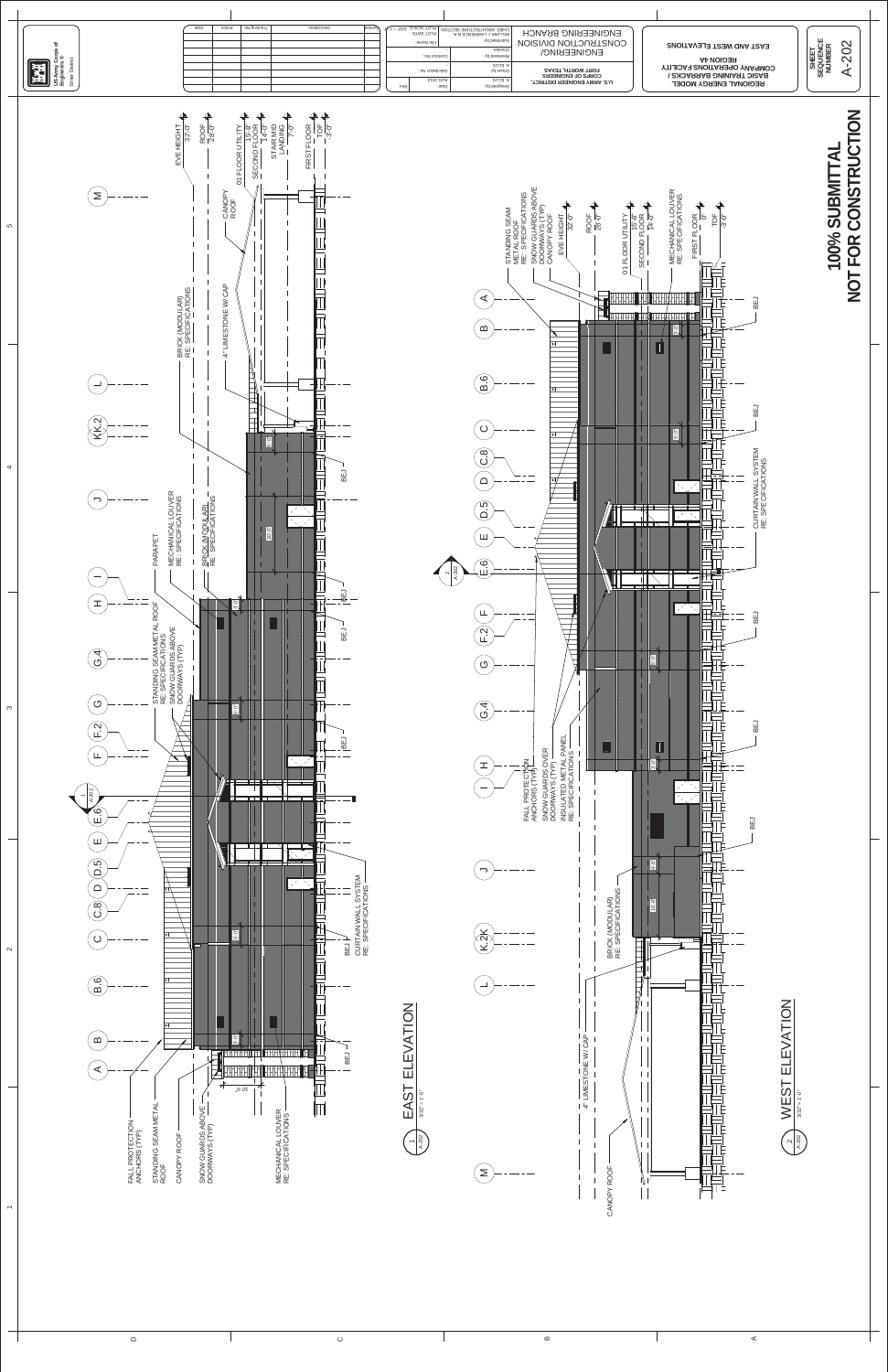

## 100% SUBMITTAL<br>NOT FOR CONSTRUCTION **NOT FOR CONSTRUCTION 100% SUBMITTAL**

 $\sim$ 

 $\infty$ 

 $\overline{4}$ 



| E | noitoA | Description<br>loquine<br>Tracking No. | OHIEF, ARCHITECTURE SECTION PLOT SCALE: 3/32" = 1'. WHERE ARE NCH PLOT DATE:<br>File Name:<br>Contract No.:<br>: oV noitstibilo2<br>AUG 2013<br>: Q<br>$A^2AB$ | Submitted by:<br>Checker<br>Кеviewed by:<br>SITTE V<br>DISWN Dy:<br>SITTE T<br>Designed by: | <b>ENGINEEKING BKYNCH</b><br><b>CONSTRUCTION DIVISION</b><br>ENCINEEKINC\<br>FORT WORTH, TEXAS<br><b>COKЬS OF ENGINEERS</b><br>U.S. ARMY ENGINEER DISTRICT, | <b>RORTH ELEVATIONS</b><br><b>REGION 4A</b><br><b>COMPANY OPERATIONS FACILITY</b><br><b>BASIC TRAINING BARRACKS /</b><br><b>KEGIONAL ENERGY MODEL</b> | $\sim$<br>⊙ ∝<br>SHEET<br>EQUEN<br>KUMBE |
|---|--------|----------------------------------------|----------------------------------------------------------------------------------------------------------------------------------------------------------------|---------------------------------------------------------------------------------------------|-------------------------------------------------------------------------------------------------------------------------------------------------------------|-------------------------------------------------------------------------------------------------------------------------------------------------------|------------------------------------------|